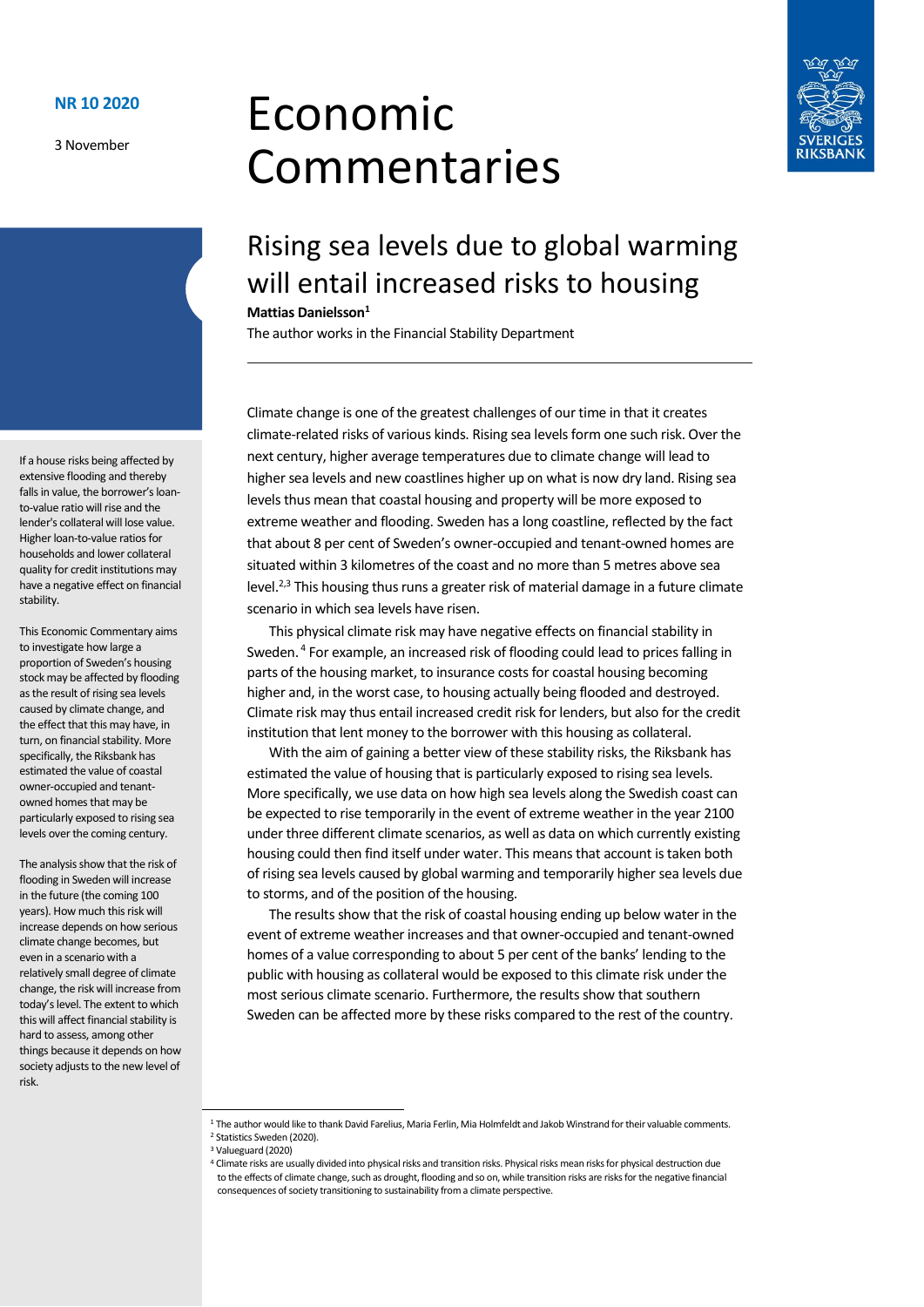## Climate data is combined with housing data

#### Data on coastal housing

Three types of data have been used in this analysis. The first data set concerns coastal housing in Sweden.<sup>5</sup> This data set includes data on owner-occupied and tenant-owned homes situated within 3 kilometres of the coast and up to 5 metres above sea level. Each data point includes location, height above sea level and an estimate of the value of the housing.<sup>6</sup> The number of these owner-occupied and tenant-owned homes lying at different levels above sea level is presented i[n Diagram 1.](#page-2-0) According to these criteria, the number of coastal owneroccupied and tenant-owned homes in Sweden is about 230,000, corresponding to about 7.5 per cent of the number of owner-occupied and tenant-owned homes in Sweden. The diagram shows that the number of homes per half metre up to 3 metres above sea level increases rapidly. The number of coastal homes situated around two metres above sea level is about double that of the number situated 1.5 metres above sea level or lower. Furthermore, there are almost twice as many homes situated at around 2.5 metres as at 2 metres above sea level, and also significantly more homes situated around 3 metres above sea level than at 2.5 metres.

The low number of coastal homes below 2 metres above sea level can be interpreted as showing that the risk of flooding was taken into account when the housing was built. The low number of homes on these low levels may thus partly be due to the risk of flooding being high if a house is too close to sea level and it being safer to build houses at a higher point above sea level. The rapid increase in the number of owner-occupied and tenant-owned homes at 2-3 metres above sea level also means that, should the sea level rise much, even more housing will be exposed to the risk of flooding, as significantly more housing is situated 2.5-3 metres above present sea level than at levels of up to 2 metres.

**.** 

<sup>5</sup> Valueguard (2020), data purchased spring 2020.

<sup>&</sup>lt;sup>6</sup> Valueguard's method for estimating the value of housing is empirical and uses data on sales prices for similar housing in the near vicinity of the housing under valuation. This estimation was updated on 25 October 2019.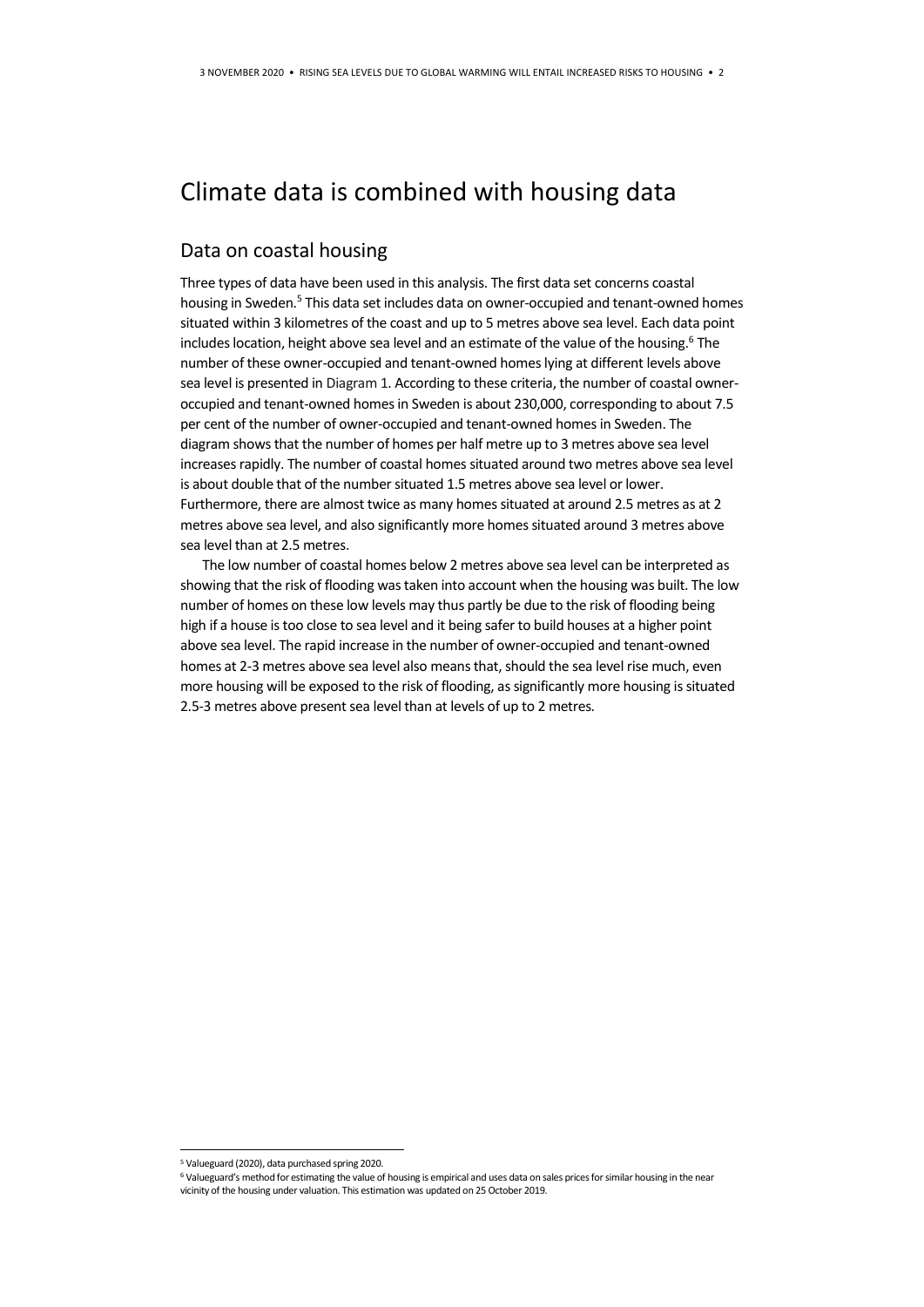

<span id="page-2-0"></span>**Diagram 1. Number of coastal owner-occupied and tenant-owned homes situated at different points above sea level at present**

Source: Valueguard.

1

[Diagram 2](#page-3-0) illustrates how these coastal owner-occupied and tenant-owned homes are located along the Swedish coast. Each coastal home is represented by a blue dot in the diagram. It can be seen i[n Diagram 2](#page-3-0) that housing close to lakes and watercourses further inland has been excluded. This means that the risk of flooding from lakes and watercourses has been excluded from the analysis[. Diagram 3](#page-3-1) presents a distribution of the number of owner-occupied and tenant-owned homes in Sweden on a latitudinal scale. Each bar indicates how many coastal owner-occupied and tenant-owned homes in Sweden are located at these latitudes. The bars towards the bottom of the graph represent the number of coastal homes in the southernmost parts of Sweden, while the bars towards the top of the diagram represent coastal housing along the northernmost parts of Sweden's coast. The two largest bars furthest down represent Skåne. The third largest bar represents housing located at the same latitude as Gothenburg. The fourth largest bar, just below the midpoint of the diagram, corresponds to housing in the Stockholm area. The bars furthest up in the diagram correspond to housing at the same latitudes as Luleå and Haparanda.

To make it clearer ho[w Diagram 2](#page-3-0) relates t[o Diagram 3,](#page-3-1) the three largest cities and Luleå have been marked with arrows. The arrows between the diagrams show which bars are attributable to these cities. As there are buildings along the entire coast, a bar does not correspond exactly to a city, but represents owner-occupied and tenant-owned homes located at approximately the same latitude. The bars corresponding to Gothenburg and Malmö also include housing located at the same latitude but on the other side of Sweden. For example, in Gothenburg's case, this meansthat housing on Gotland at the same latitude contributes to the size of the bar. Judging from the diagram, the largest share of coastal housing is located in Svealand and Götaland, with Skåne being the region with the largest amount of coastal housing.<sup>7</sup>

<sup>7</sup> Coastal housing meeting the requirements of being within 3 kilometres of the coast and no more than 5 metres above sea level.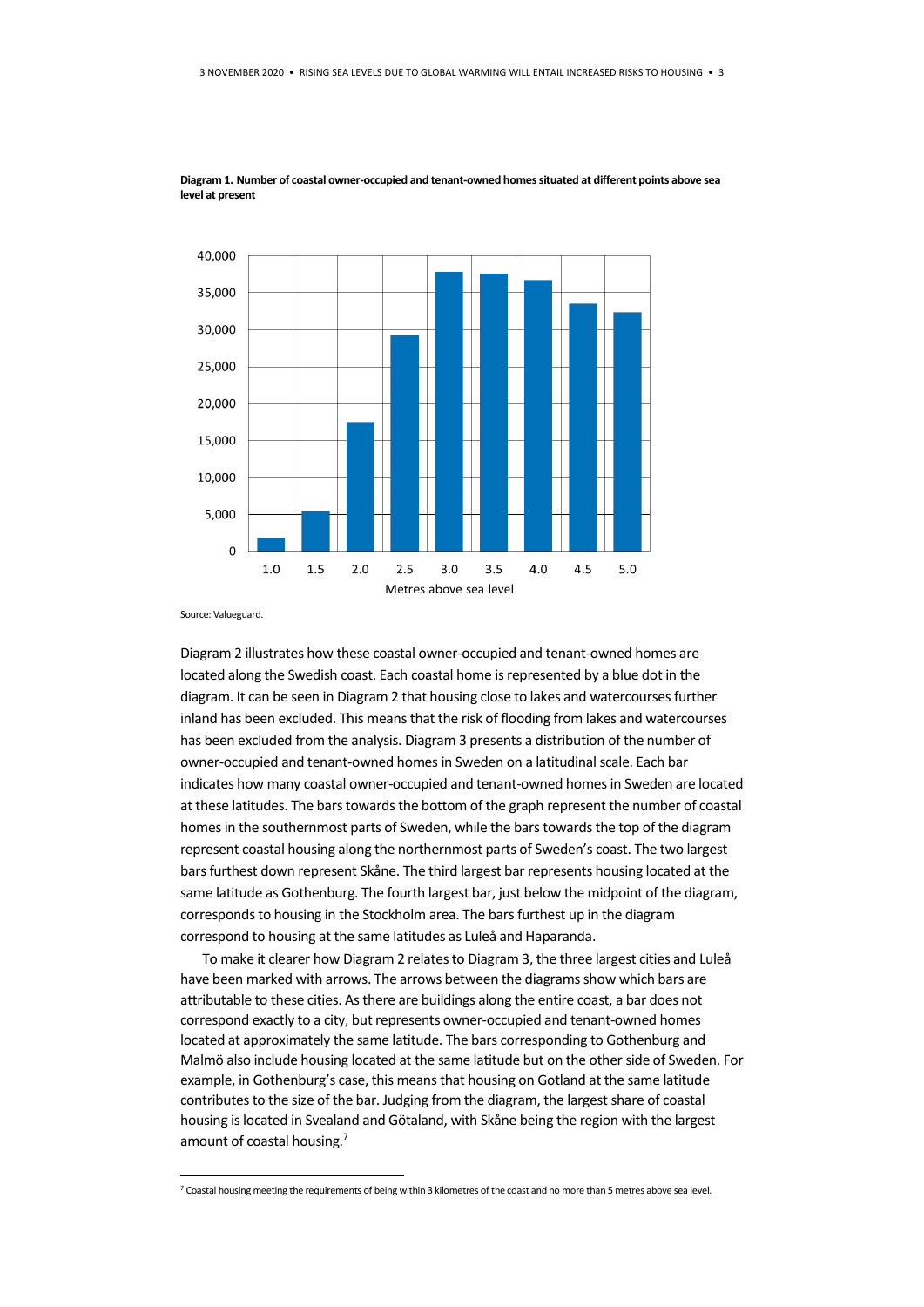Luleå -atitude Stockholm **Gothenburg** Malmö $\Omega$ 

<span id="page-3-0"></span>**Diagram 2. Locations of coastal owner-occupied and tenant-owned homes along the Swedish coastline**

Note: Each blue point represents an owner-occupied or tenantowned home in Sweden.



Note: The bars towards the bottom of the graph represent the number of coastal homes in the southernmost parts of Sweden, while the bars towards the top of the diagram represent coastal housing along the northernmost parts of Sweden's coast.

Future climate scenarios

Source: Valueguard

The second type of data used is estimates of how much sea levels may rise over the next century according to three different climate scenarios. These scenarios, called Representative Concentration Pathways (RCPs), have been developed by the UN Intergovernmental Panel on Climate Change (IPCC). 8,9,10 The scenarios are complex and do not correspond to any specific temperature rise, but are a combination of different factors affecting how large greenhouse gas emissions may be over the coming century and what global sea levels may look like by 2100.

The first scenario, RCP2.6, is the mildest scenario used in this analysis.<sup>11</sup> Under RCP2.6, the world's countries have agreed on a strict global climate policy, leading to a gradual reduction of carbon dioxide emissions after 2020. In the second scenario, RCP4.5, which we define as a medium scenario, there is also a global climate policy, although it is not as effective as the one in RCP2.6. The result of this is that carbon dioxide emissions continue to increase for some time to come but culminate around 2040. The final, most severe scenario, RCP8.5, assumes that no further global measures are taken to reduce carbon dioxide emissions and that, by the end of the century, these are three times current levels.

Each of the IPCC scenarios has an estimated interval for expected sea levels by 2100. When climate risks are calculated, particularly climate risks due to rising sea levels, sea levels at the end of the century are usually used. To estimate how great the consequences may be under each scenario, we use the highest conceivable sea level rise, which is to say the upper bound of the estimated interval given by the IPCC for each scenario.

1

<span id="page-3-1"></span>**Diagram 3. Histogram showing number of coastal owner-occupied and tenant-owned homes by latitude in relation to the map i[n Diagram 2.](#page-3-0)**  Number

<sup>8</sup> SMHI (2020b).

<sup>9</sup> Intergovernmental Panel on Climate Change (2014).

<sup>10</sup> The IPCC designates these scenarios as RPC2.6, RCP4.5 and RCP8.5. The numbers 2.6, 4.5 and 8.5 specify the level of radiative forcing reached by 2100 expressed in W/m<sup>2</sup>, meaning they are a measure of how strong the greenhouse effect will be by 2100.

<sup>&</sup>lt;sup>11</sup> "Mildest" means how severe climate change will be in this scenario in relation to today's climate.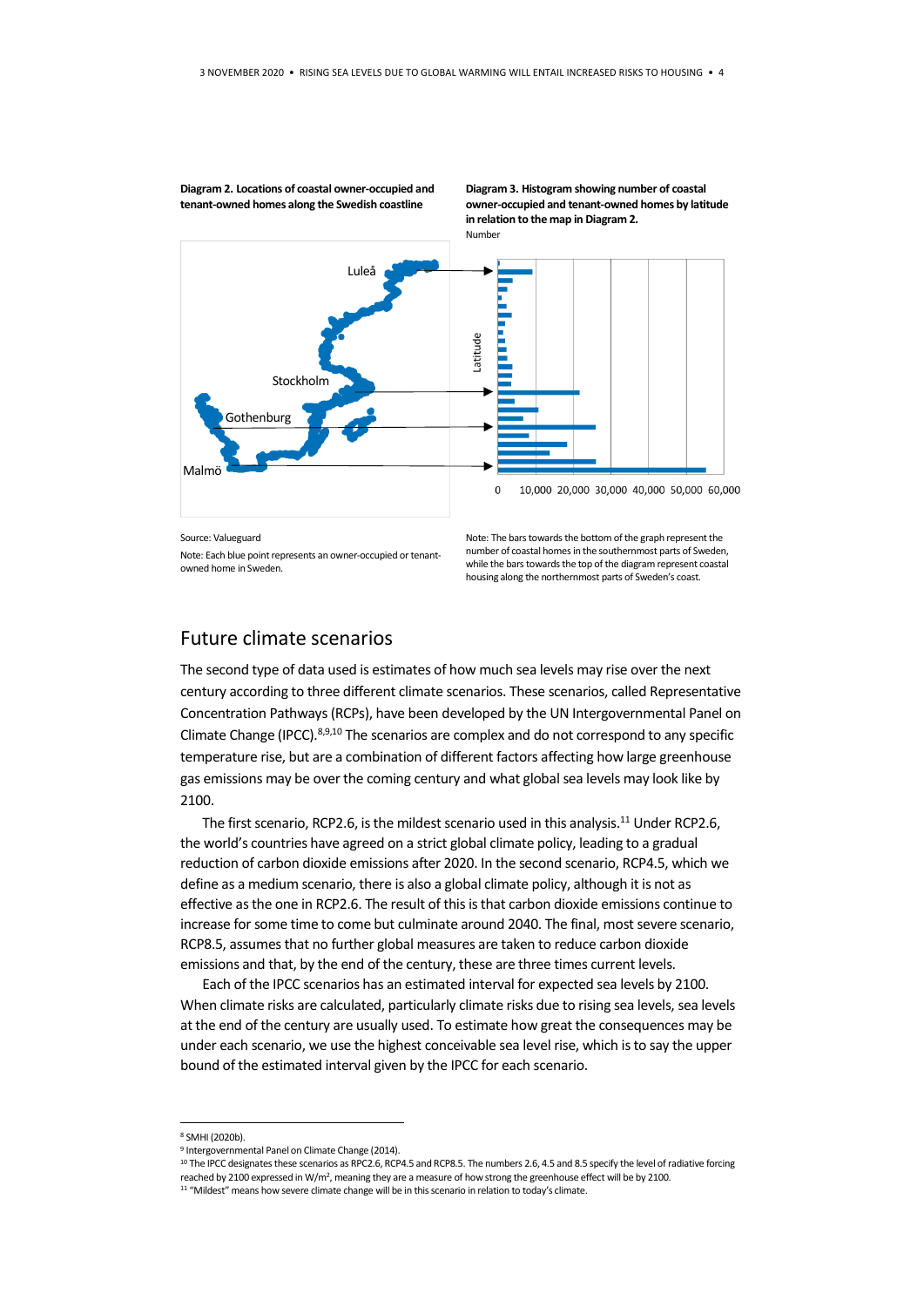#### Sea level rises during storms indicate local variations

The third type of data used has been developed by the Swedish Meteorological and Hydrological Institute (SMHI) and estimates the highest level to which the sea can be expected to rise during a storm.<sup>12</sup> This estimate is based on historical measurement values from 27 different monitoring stations along the entire coastline of Sweden. The historical data shows that temporary sea level rises in extreme weather are local in nature. This means that sea levels have risen to varying extents historically, depending on where along the Swedish coast the storms have occurred. In addition, in some parts of Norrland, centred around the High Coast, natural land elevation occurs independently of climate change, meaning that rising sea levels due to climate change will not be as substantial at these monitoring stations. The estimated highest sea level rise thus also varies between monitoring stations. Data from the IPCC and SMHI is summarised in Table 1.

#### **Table 1 Climate scenarios and sea levels**

| Climate scenario            | Highest mean sea level<br>in 2100 compared with<br>current levels (cm) | <b>Highest temporary</b><br>sea level rise due to<br>extreme weather in<br>2100 (cm) | Carbon dioxide<br>emissions                                           |
|-----------------------------|------------------------------------------------------------------------|--------------------------------------------------------------------------------------|-----------------------------------------------------------------------|
| Current climate             |                                                                        | 210                                                                                  |                                                                       |
| Mild scenario<br>(RCP2.6)   | 53                                                                     | 257                                                                                  | Carbon dioxide<br>emissions decrease<br>gradually starting in<br>2020 |
| Medium scenario<br>(RCP4.5) | 63                                                                     | 267                                                                                  | Carbon dioxide<br>emissions culminate<br>around 2040                  |
| Severe scenario<br>(RCP8.5) | 90                                                                     | 294                                                                                  | Carbon dioxide<br>emissions continuing to<br>increase                 |

Note. Highest mean sea level and highest temporary sea level rise refer to the maximum sea level rise at all monitoring stations along the coast of Sweden.

Source: SMHI (2020a), SMHI (2020b).

1

<sup>12</sup> SMHI (2020a). The SMHI has combined this data with data on rising sea levels in different future climate scenarios.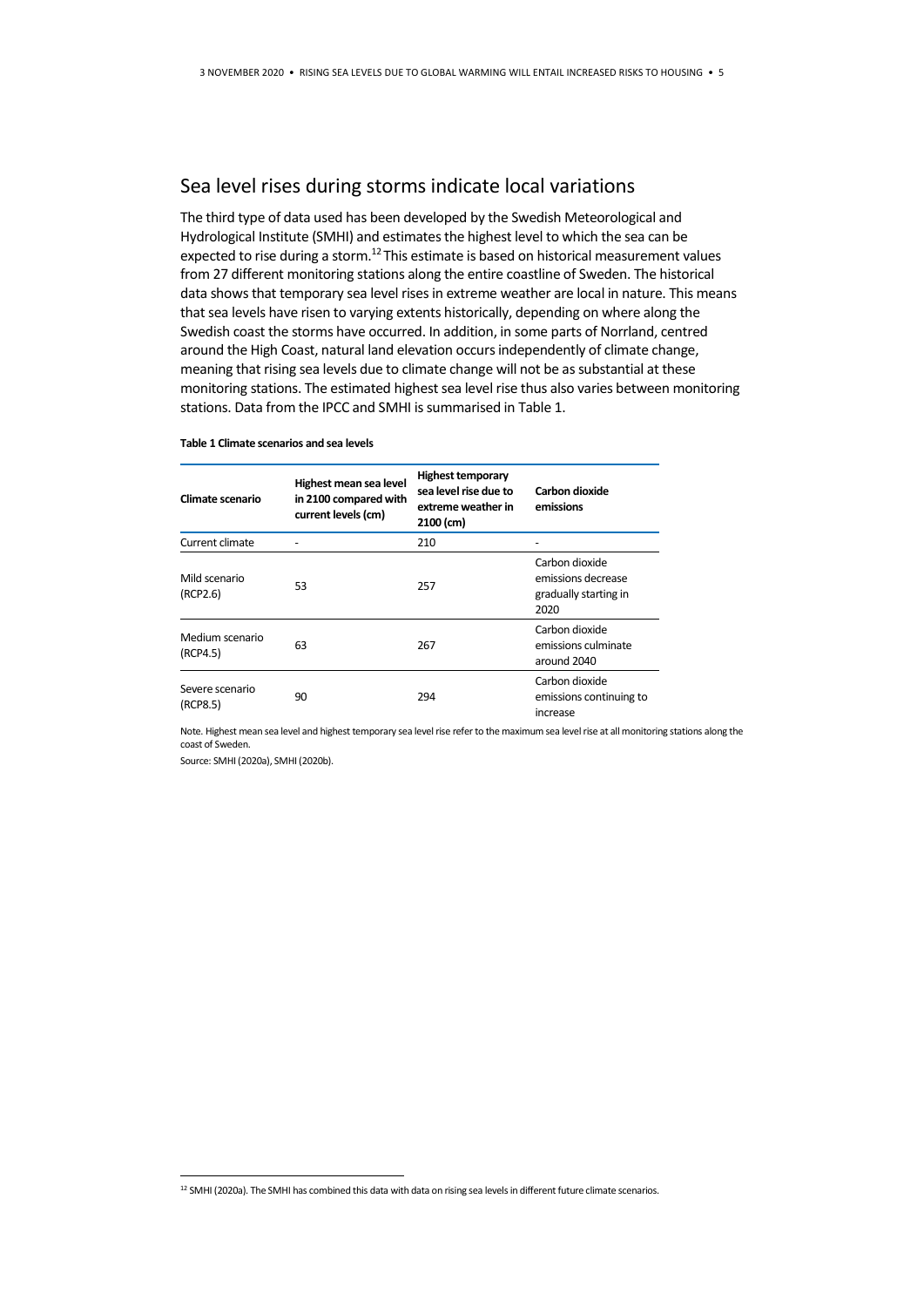## Method for assessing vulnerability of housing

Using the three data types above (data on the location of coastal housing, sea level rises caused by climate change, and temporarily higher sea levels due to extreme weather), it becomes possible to determine whether coastal housing risks being flooded. To determine whether housing runs such a risk under a certain climate scenario, we compare its position above sea level to how high the sea may rise locally in extreme weather in the various climate scenarios. The simulated rising sea levels can be described, in simple terms, as follows:

Simulated sea level rise

- $=$  future expected sea level rise due to climate change
- + highest estimated temporary sea level rise in extreme weather.

If the coastal housing lies below the simulated sea level under a given scenario, it is considered to be particularly exposed to the risk of flooding. If it lies above the simulated sea level, it is not deemed to be particularly exposed. This assessment is made for all coastal housing in Sweden, using current sea levels and the three scenarios described as starting points. An illustration of how the sea levels relate to each other can be found in Figure 1. The straight line at the bottom is the sea level at the coast under normal circumstances with the current sea level. The first wavy line from the bottom corresponds to the highest temporary sea level rise that can occur today in extreme weather such as storms. The three wavy lines above this correspond to temporary sea levels during storms in each respective future climate scenario. The house in the figure would be considered particularly exposed to the risk of flooding in the most severe climate scenario, as the wavy line for the most severe scenario is higher than the level above the sea at which the house lies. In the other scenarios, the house would not be considered to be particularly exposed to the risk of flooding.



**Figure 1 Temporary sea levels in extreme weather**

Note: Sea levels in extreme weather means the temporary sea level rises that can occur during storms.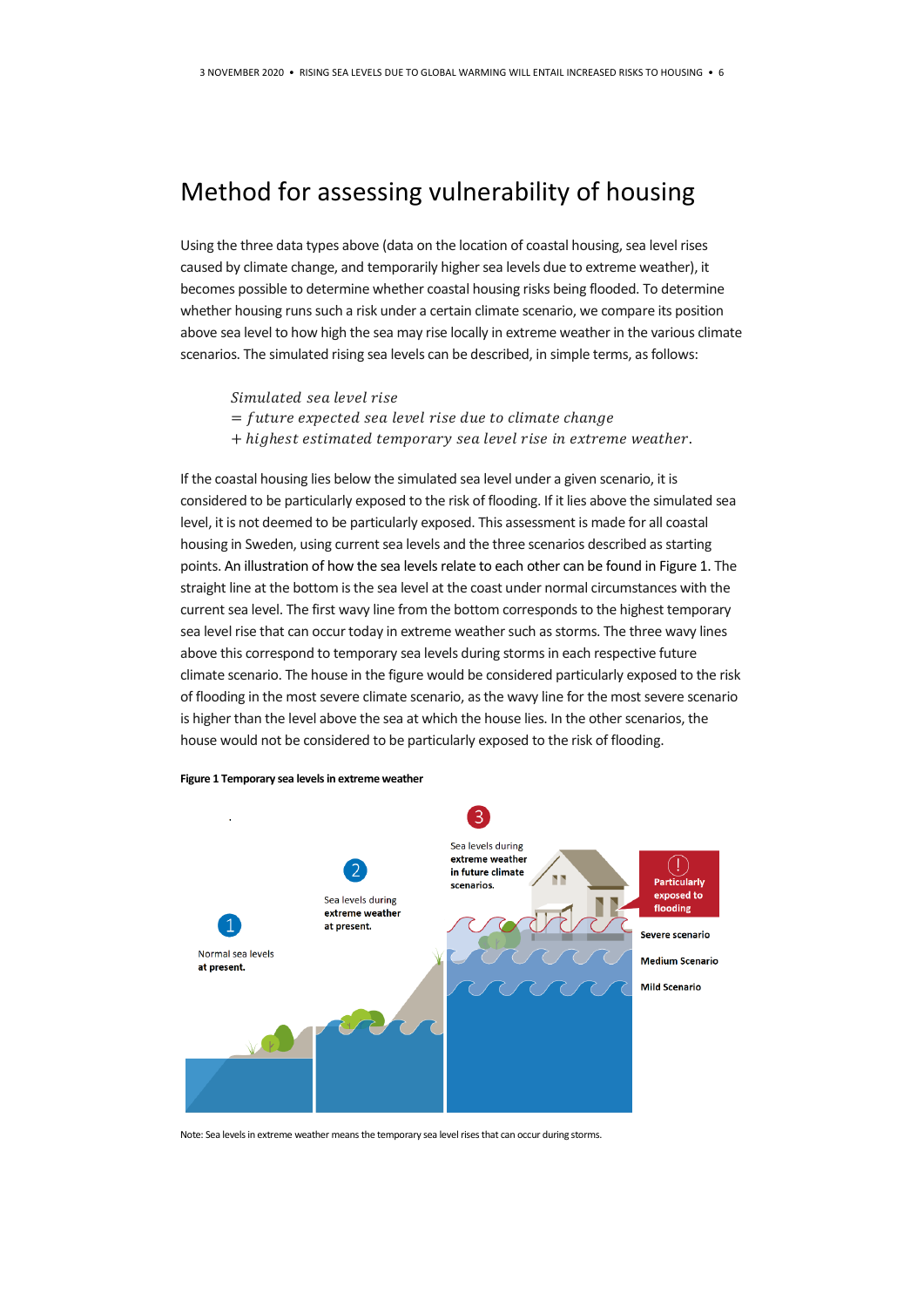As was mentioned above, the estimated sea level rises in storms depend on where along the coast of Sweden the storm occurs. To bring this factor into our calculations, we compare the position of housing above sea level to how high sea levels can be expected to rise under a future climate scenario in the event of extreme weather at the monitoring station closest to the housing in question. Using these calculations, it can be determined whether a home on the coast is particularly exposed to the risk of flooding in a given scenario.

## Risks increase even with minor climate change

Calculations using the three data sources aim to determine how much financial stability risk is linked to the risk of flooding in extreme weather under the future climate scenarios. In particular, this concerns the risk that arises for borrowers and lenders on the housing market when housing risks suffering physical damage and thereby losing value.

How large these risks may be in the future is entirely dependent on how high the sea could rise in each scenario. The more severe the scenario, the greater the sea level rise. With current sea levels, the temporary sea level rise in extreme weather is calculated to be no more than 210 centimetres above current normal levels, which corresponds to the first wavy line from the bottom in Figure 1. In the mildest scenario, sea levels in 2100 will reach a maximum of 257 centimetres above current normal levels (the next lowest wavy line in Figure 1). In the medium scenario, the temporary sea level reaches up to 267 centimetres and, in the most severe scenario, the sea level reaches up to 294 centimetres by 2100 (the second highest and highest wavy lines in Figure 1 respectively). If these levels are compared to the different positions of the coastal housing above sea level in [Diagram 1,](#page-2-0) it becomes clear that the risk increases the most at around 2 and 3 metres. As mentioned above, the number of coastal homes per metre above sea level increases rapidly up until three metres above sea level.

The number of owner-occupied and tenant-owned homes that will be below water in temporary sea level rises in each scenario and that are thus particularly exposed to this physical climate risk is given i[n Diagram 4.](#page-7-0) The diagram also shows the percentage of the total number of owner-occupied and tenant-owned homes in Sweden that are particularly exposed to this risk. At present, slightly fewer than 15,000 homes are particularly exposed to the risk of flooding. In the mildest future climate scenario, the number almost doubles to just under 27,000. In the medium and most severe scenarios, the corresponding figures are almost 34,000 and about 46,000. In relative terms, the increase in the number of particularly exposed homes against today is 179, 225 and 307 per cent. In terms of the percentage of owner-occupied and tenant-owned homes in Sweden, this corresponds to 0.5, 0.9, 1.1 and 1.5 per cent, respectively, of the total stock. $^{13}$ 

<u>.</u>

<sup>&</sup>lt;sup>13</sup> It is highly unusual for extreme weather to affect all of Sweden with equal force. It is likely that a storm resulting in flooding in part of the country will leave other parts unaffected. Now and again, however, heavy storms occur across the entire country.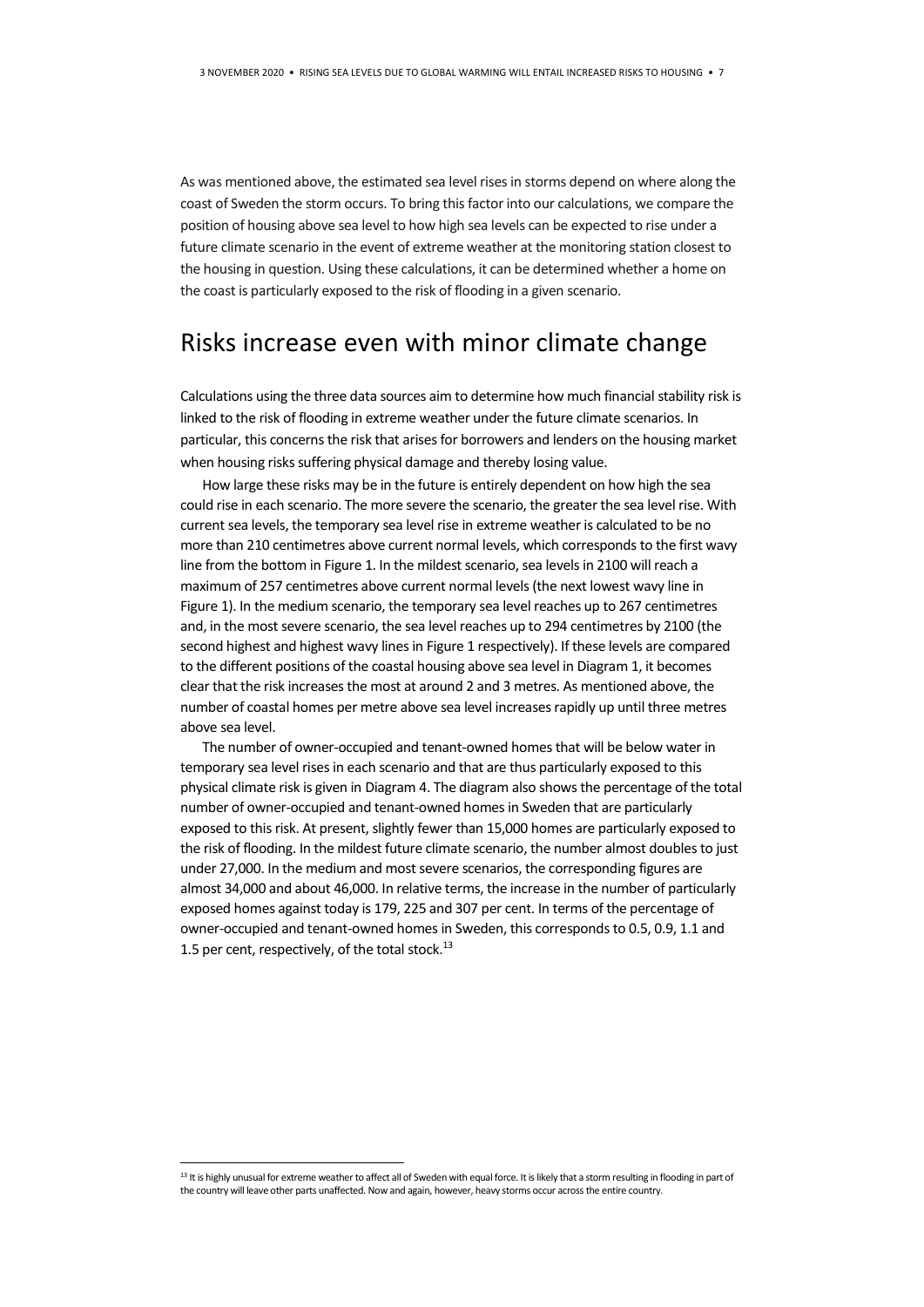

<span id="page-7-0"></span>**Diagram 4. Coastal owner-occupied and tenant-owned homes that are particularly exposed to rising sea levels** Number

Note: The percentage shows the proportion of owner-occupied and tenant-owned homes in Sweden that are particularly exposed. The figure of 0.9 per cent in the mild scenario thus indicates the percentage of existing owner-occupied and tenant-owned homes in Sweden that will be particularly exposed to rising sea levels in 2100 under this scenario.

Source: Valueguard and Statistics Sweden

Another way of measuring the risk is to estimate the value of the housing that is particularly exposed to flood risk. This can be done by taking Valueguard's estimate of the market value of housing as per 25 October 2019 and then totalling the estimated value of the housing that is particularly exposed to flooding in each scenario; se[e Diagram 5.](#page-8-0) The estimated value of the housing that is particularly exposed at present is about SEK 50 billion, corresponding to just over 1 per cent of the banks' lending to households with housing as collateral.<sup>14,15</sup> In the mildest climate scenario, the estimated value of particularly exposed housing will amount to about SEK 96 billion, while in the medium scenario it will have increased to about SEK 120 billion and in the final scenario to about SEK 160 billion. SEK 160 billion corresponds to just under 5 per cent of the banks' lending to households with tenant-owned housing or property as collateral.

 Regardless of the measure used, the picture is the same, namely that the risks of negative consequences for owner-occupied and tenant-owned homes will increase in all three climate scenarios due to rising sea levels in a warmer climate.

**.** 

<sup>14</sup> Swedish Bankers' Association (2020).

<sup>&</sup>lt;sup>15</sup> However, the housing only makes up this share of the total mortgage stock under the assumption that it is fully mortgaged, which most probably is not the case.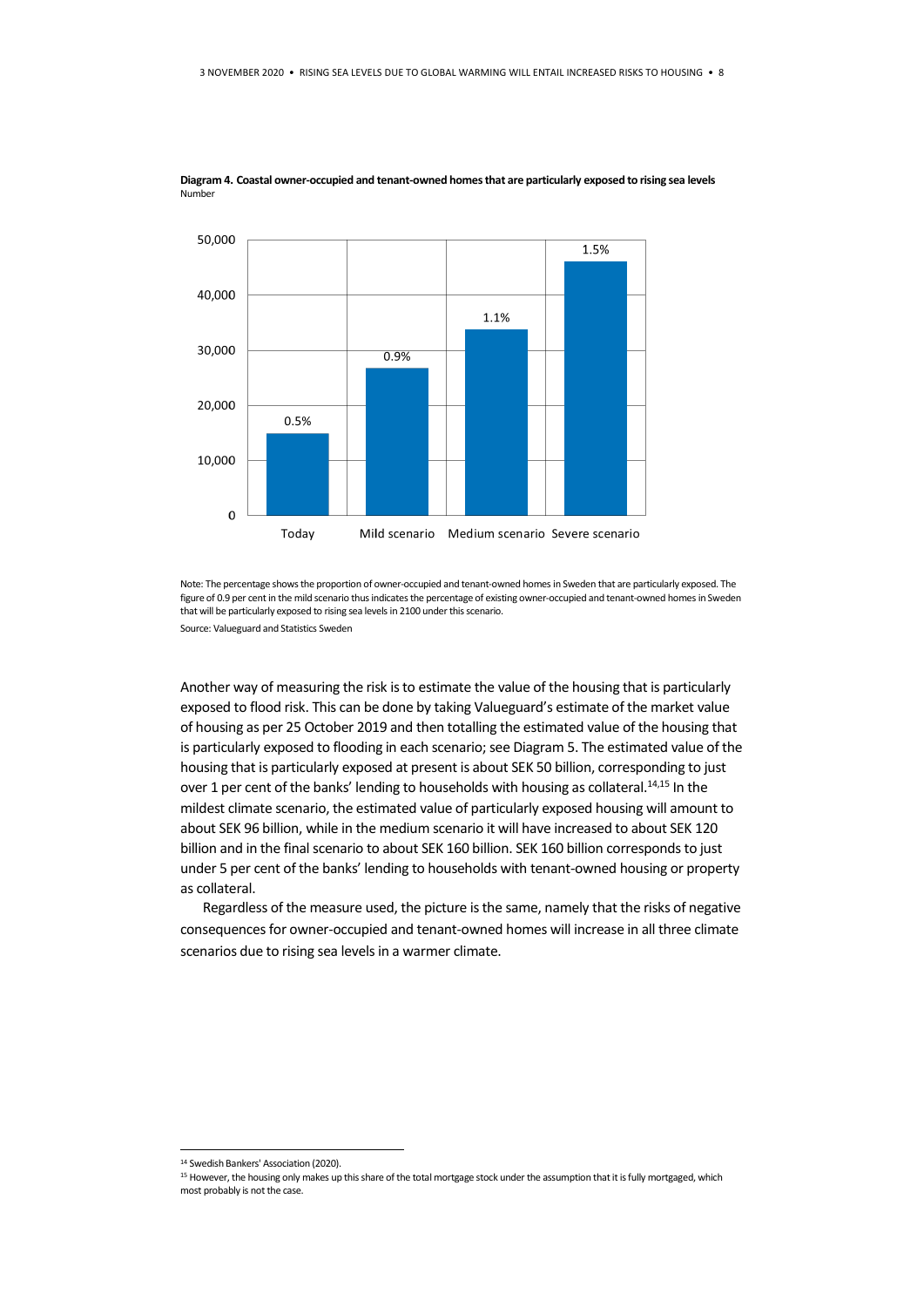

<span id="page-8-0"></span>**Diagram 5. Estimated value of owner-occupied and tenant-owned homes that are particularly exposed to rising sea levels** SEK billions

Note: The valuation of housing was carried out by Valueguard and was updated on 25 October 2019.

#### The risk of flooding is greater in southern Sweden

As sea rises in extreme weather are locally conditioned, the risk of flooding is also locally conditioned and varies across the country[. Diagram 6](#page-9-0) illustrates how the particularly exposed housing in the most severe climate scenario is distributed across Sweden on a latitudinal scale. Each bar is composed of a part that corresponds to the particularly exposed coastal housing (red) and a part that corresponds to the coastal housing that is not particularly exposed (blue). The sum of the red part and the blue part of each bar amounts to the total number of coastal homes (corresponding to the bars i[n Diagram 3\)](#page-3-1). The sum of all the red bars corresponds to the total number of particularly exposed homes (which is to say it corresponds to the bar farthest to the right i[n Diagram 4\)](#page-7-0), about 46,000 homes. The distribution follows the same trend as in [Diagram 3.](#page-3-1) The particularly exposed housing is primarily found in the far south. There are several reasons for this. Firstly, Sweden's three largest cities are located by the coast in southern Sweden; secondly, population density is higher in the south; and thirdly, there is a coastal strip along both sides of the country, from Södermanland in the east to Bohuslän in the west. The greatest risks for flooding should therefore be found in the most southerly parts of the country. One notable difference in the distribution of the red bars in this diagram, compared with that in [Diagram 3,](#page-3-1) is that the number of particularly exposed homes along the southern and central coasts of Norrland is relatively low. This is due to the natural land elevation in the area around the High Coast, which is independent of rising sea levels caused by climate change.

Focusing solely on the southernmost part of Sweden, Skåne, and the proportion of particularly exposed owner-occupied and tenant-owned homes among the total number of owner-occupied and tenant-owned homes in the region, we see that this proportion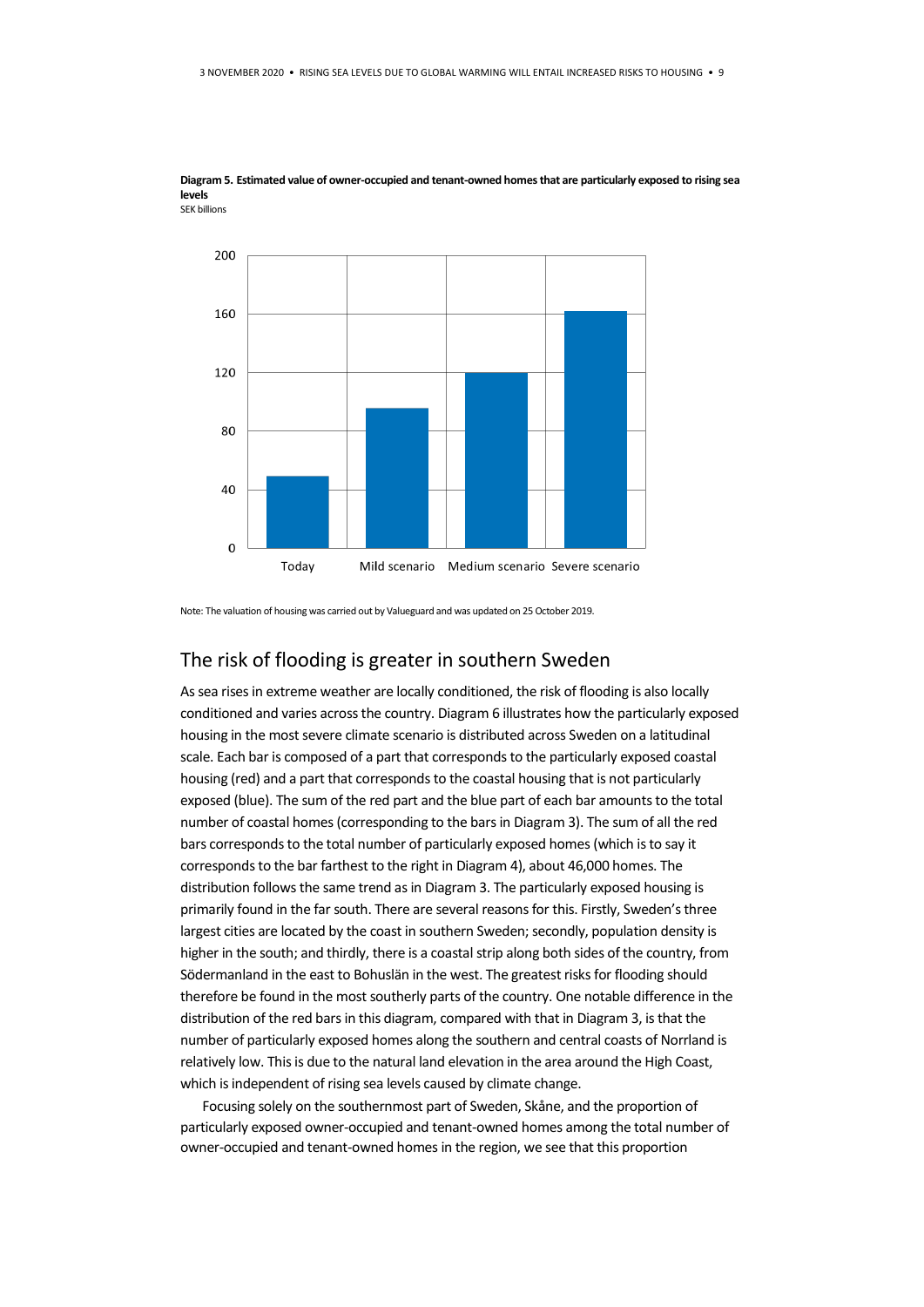amounts to about 5 per cent under the most severe climate scenario.<sup>16</sup> This can be compared with the approximately 1.5 per cent i[n Diagram 4,](#page-7-0) seen across the country as a whole. This means that the proportion of particularly exposed housing in Skåne is more than three times that of the rest of the country. This also illuminates how much the regional differences, both in geography and population density, affect the risk of flooding in extreme weather.

<span id="page-9-0"></span>**Diagram 6. Histogram of particularly exposed owner-occupied and tenant-owned homes along the Swedish coast under the most severe climate scenario, RCP8.5**



Note: The bars towards the bottom of the graph represent the number of coastal homes in the southernmost parts of Sweden, while the bars towards the top of the diagram represent coastal housing along the northernmost parts of Sweden's coast. The sum of the red parts of the bars corresponds to the bar furthest to the right in Diagram 4. The sum of the red and blue parts of each bar corresponds to the equivalent bar i[n Diagram 3.](#page-3-1)

The proportion of owner-occupied and tenant-owned homes in Sweden that are exposed to this risk in the most severe scenario is comparable to the proportion estimated by Danmarks Nationalbank in its study last year.<sup>17</sup> This estimated that upwards of 13 per cent of mortgages in Denmark may be exposed to the same risk over the coming century in the most severe scenario (RCP 8.5). One reason for the risk being higher in Denmark than in Sweden (13 per cent compared to 5 per cent) is that Denmark is significantly more low-lying: its largest cities are at lower elevations, its highest point is 173 metres above sea level and its coastal strip encloses more or less the entire country. This becomes clear when the regional differences are compared, where Skåne, which is more like Denmark than the rest of Sweden in terms of geography and population density, is more exposed to the risk of flooding than the rest of the country.

<u>.</u>

<sup>&</sup>lt;sup>16</sup> Statistics Sweden (2020).

<sup>17</sup> Danmarks Nationalbank (2019).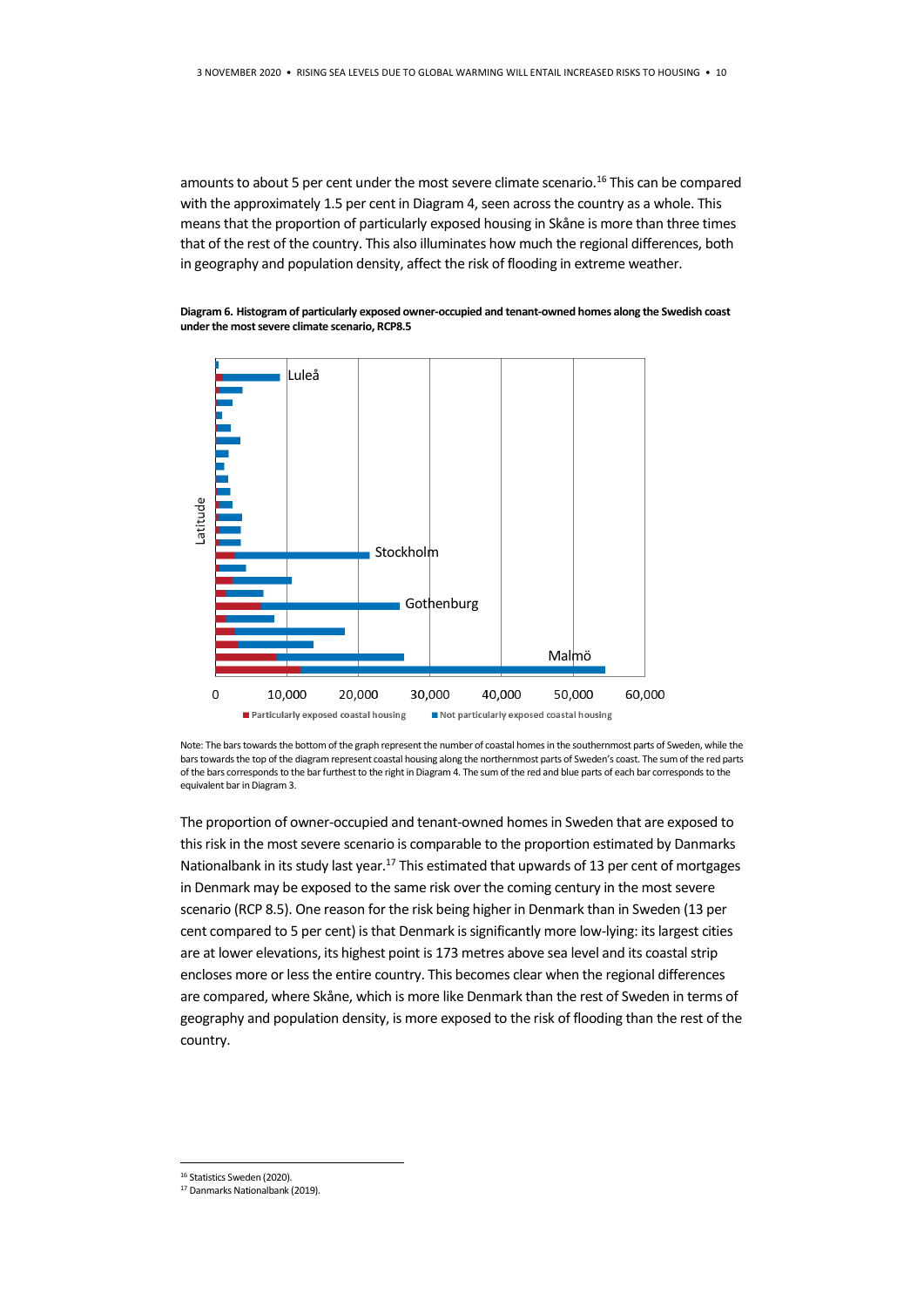### Difficult to assess impact on financial stability

From the perspective of financial stability, the risks resulting from material damage to coastal housing are more or less negligible at present. However, the analysis shows that the risks of climate-related damage to coastal housing will increase in the future, regardless of climate scenario. Furthermore, the risks will increase to varying degrees depending on where in the country the housing is located. Some parts, such as the areas around the High Coast will probably not experience any heightened risk of flooding, while it is conceivable that the southernmost parts of the country will be affected to a greater degree. Overall, this means that the effects on the financial system and on financial stability as a whole are difficult to assess. Another important aspect, on one hand, is that the analysis does not consider that climate change takes place slowly over a relatively long time horizon. This means that its impact on financial stability may also take place gradually over time, which would have the consequence of the effects being smaller. On the other hand, this analysis focuses solely on the risk of flooding of coastal housing. However, it is conceivable that other risks may arise as sea levels rise. For example, the risk of landslides and flooding will increase for housing located near watercourses flowing into the sea. Future sea levels will thereby make it possible for extreme weather also to affect housing located further inland or higher up than the sea can reach when there is extreme weather in a warmer climate. In other words, it is possible that this analysis may both underestimate and overestimate the actual risks to financial stability.

There are various conceivable channels through which the risks could affect financial stability and consequently there are several different questions that may be relevant from the perspective of financial stability. Households, banks and insurance companies may be impacted if the risks increase. Increased physical climate risk could cause housing prices to fall, which could affect household loan-to-value ratios. If the risk of flooding and material damage increases, the quality of the collateral in the mortgages issued by the banks will decrease, which will, in turn, impact the banks' credit risk. It is also likely that the insurance companies will weigh the increased risk of flooding into the pricing of home insurance or that they will become unwilling to insure excessively exposed housing. Such consequences may have a major negative impact on individual households, as well as affecting some regions more and others less. However, as has been mentioned, how notable the increased risk of flooding can be expected to be is difficult to assess and, ultimately, the actual consequences will depend entirely on how global emissions are restricted and to which degree society adapts to climate change.